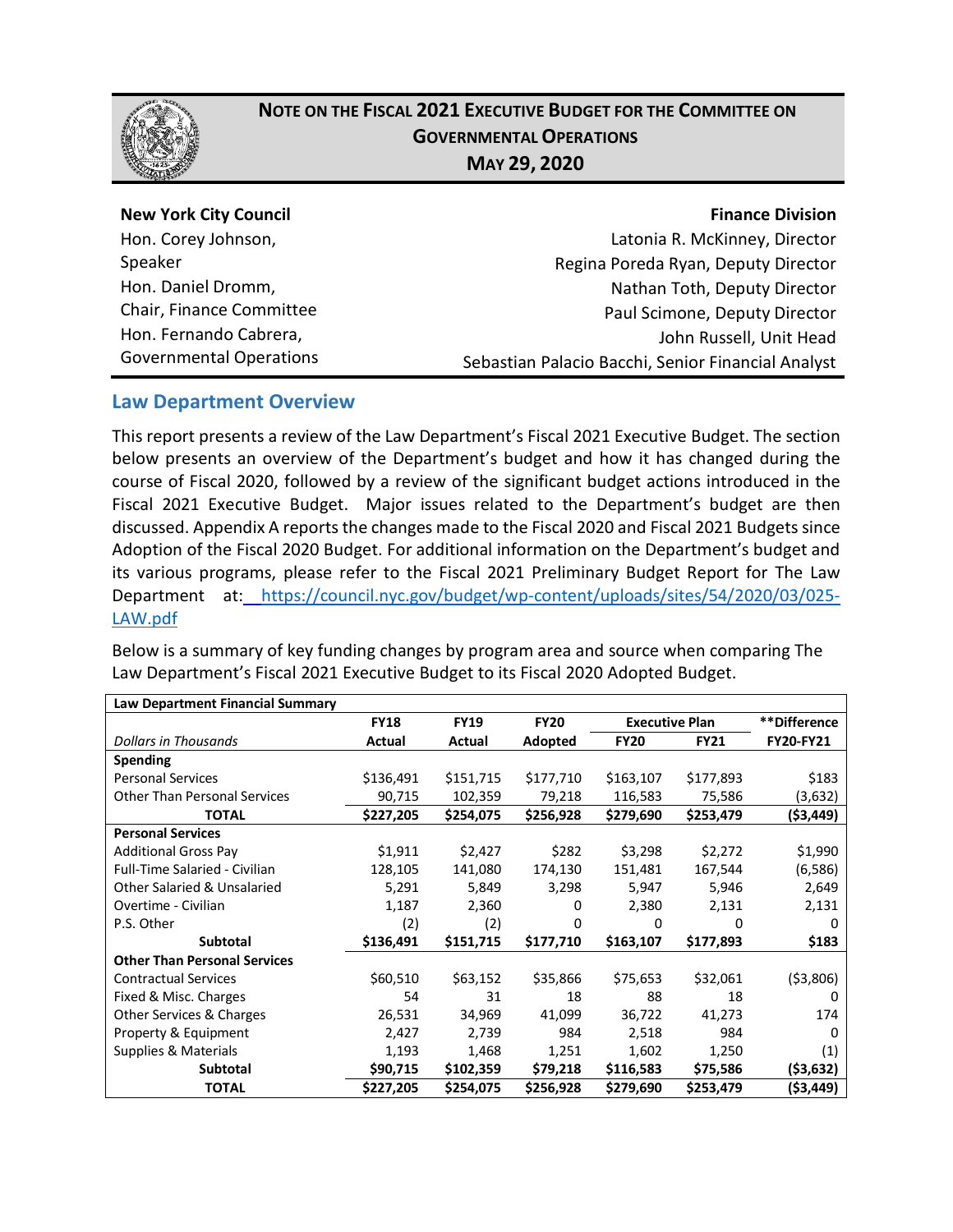Finance Division Briefing Paper Law Department Communication Communication Communication Communication Communication Communication Communication Communication Communication Communication Communication Communication Communi

|                                 | <b>FY18</b> | <b>FY19</b> | <b>FY20</b> | <b>Executive Plan</b> |             | **Difference     |
|---------------------------------|-------------|-------------|-------------|-----------------------|-------------|------------------|
| Dollars in Thousands            | Actual      | Actual      | Adopted     | <b>FY20</b>           | <b>FY21</b> | <b>FY20-FY21</b> |
| <b>Funding</b>                  |             |             |             |                       |             |                  |
| City Funds                      |             |             | \$248,560   | \$267,671             | \$244,879   | (53,682)         |
| <b>Other Categorical</b>        |             |             | 417         | 617                   | 417         | 0                |
| Capital-IFA                     |             |             | 4,017       | 4,020                 | 4,064       | 47               |
| Federal - Community Development |             |             | 145         | 145                   | 147         | $\mathcal{P}$    |
| Intra City                      |             |             | 3,789       | 7.237                 | 3,972       | 184              |
| <b>TOTAL</b>                    | \$227,205   | \$254,075   | \$256,928   | \$279,690             | \$253,479   | ( \$3,449)       |
| <b>Budgeted Headcount</b>       |             |             |             |                       |             |                  |
| <b>Full-Time Positions</b>      | 1,581       | 1.714       | 1.906       | 1.871                 | 1.882       | (24)             |
| <b>TOTAL</b>                    | 1,581       | 1.714       | 1,906       | 1,871                 | 1,882       | (24)             |

*\*The difference of Fiscal 2020 Adopted Budget compared to Fiscal 2021 Executive Budget.*

The Law Department's Fiscal 2021 Executive Budget totals \$253.5 million, including \$177.9 million in Personal Services (PS) funding to support 1,882 full-time (FT) positions. Approximately \$244.9 million, or 96.6 percent of the Law Department's Budget, is City tax-levy funding, with Capital Inter-Fund Agreement (IFA) funding and intra-city funds representing the majority of the remainder of the Department's Fiscal 2021 Executive Budget. The Law Department's operations are carried out by 16 legal divisions and four support units. However, the Department's budget is only broken out into two Units of Appropriation (U/As), which include Personal Services (PS) and Other than Personal Services (OTPS).<sup>[1](#page-1-0)</sup>

The Law Department's Fiscal 2021 Budget is \$3.4 million less than its Fiscal 2020 Adopted Budget of \$256.9 million. This decrease is primarily associated with the Department's Citywide Savings Plan, which is discussed later on in the *"Citywide Savings Program"* section of this report. Additionally, the Department's current year (Fiscal 2020) budget totals \$279.6 million, which is \$26.2 million more than its Fiscal 2020 Adopted Budget. This increase is primarily associated with new needs funding, related to the Criminal Justice Reform Implementation, case specific needs such as NYC vs. Gulino, and funding needed to cover costs associated with the New York City Housing Authority (NYCHA) monitor, which were included in Fiscal 2020 during the November 2019 Plan and the Fiscal 2021 Preliminary Plan. Lastly, funding added to the Law Department's Fiscal 2020 and Fiscal 2021 budgets are partially offset by \$12.8 million in savings in Fiscal 2020 and baselined savings of \$2.2 million beginning in Fiscal 2021 which were included in the Department's Fiscal 2021 Executive Budget.

## **New in the Executive Budget**

## **New Needs**

 $\overline{a}$ 

The Law Department's Fiscal 2021 Executive Plan introduces new needs of \$7.5 million in Fiscal 2020 and \$1 million in Fiscal 2021. The following includes a breakdown of each new need added in the financial plan.

• **Case Specific New Needs.** The Fiscal 2021 Executive Plan includes \$7.5 million for case specific needs in the Fiscal 2020 budget and \$1 million in the Department's Fiscal 2021 budget. This funding includes \$3 million in Fiscal 2020 for court appointed monitor fees for NYC vs. Nunez, \$3.1 million in Fiscal 2020 for court appointed monitor fees for NYC vs. Floyd, \$450,000 in Fiscal 2020 for actuarial work related to Employee Retirement Income Security Act (ERISA)

<span id="page-1-0"></span> $1$  Units of Appropriation are the subdivisions of the City Expense Budget that the City Council votes upon.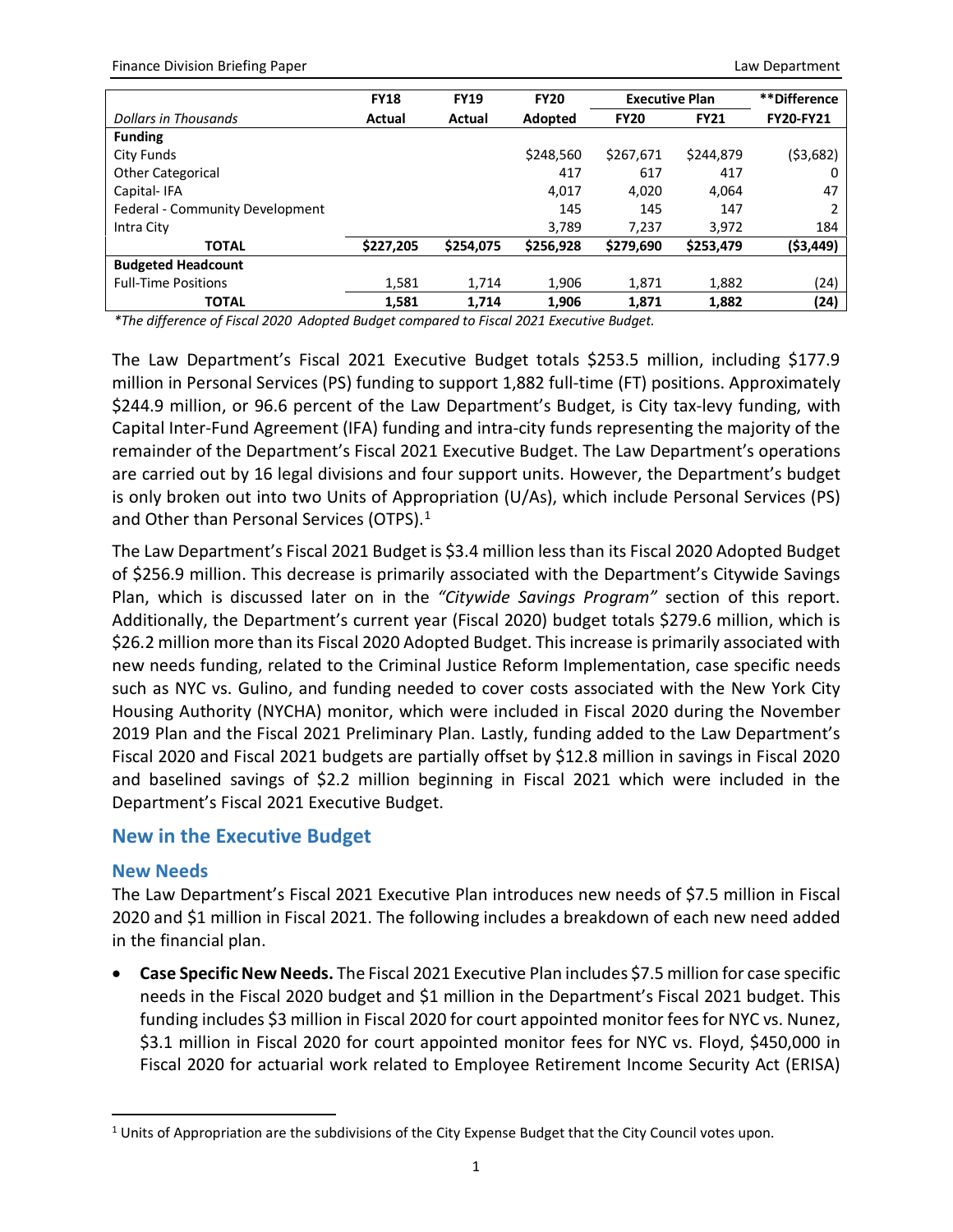matters at the Department of Education (DOE), and \$1 million in Fiscal 2021 for costs associated with the New York City Housing Authority (NYCHA) monitor.

#### **Other Adjustments**

The Fiscal 2021 Executive Plan introduces other adjustments of \$727,000 in Fiscal 2020 and \$2.1 million in Fiscal 2021, which include the following.

- **Lease Adjustment.** The Fiscal 2021 Executive Plan includes baselined funding of \$2.1 million beginning in Fiscal 2021 for increased lease expenditures at numerous Law Department locations in the City, primarily associated with increased lease expenditures at a Law Department warehouse on 147 41<sup>st</sup> Street in Brooklyn.
- **Heat, Light and Power.** The Fiscal 2021 Executive Plan decreased \$25,000 in Fiscal 2020 and baselined \$4,000 beginning in Fiscal 2021 to increase the Law Department's Heat, Light and Power Budget slightly in the outyears.
- **Silver Stars.** The Fiscal 2021 Executive Plan includes a baselined decrease of \$245,000 beginning in Fiscal 2021 for the Silver Stars program. Formerly known as Redeploy, the program allows employees eligible for retirement to shift from full-time to part-time status at the discretion of their agency, while officially filing for retirement. This initiative follows Section 212 of the New York State Retirement and Social Security Law (RSSL), which caps earnings at \$35,000 for individuals under 65 years of age who return to public employment. Although the employee benefits by earning their pension and collecting partial wages, the agency benefits by addressing inefficiencies in having full-time employees used for work that is either seasonal or does not span a full work week because part-time positions for the same work are difficult to fill. As such, this will lead to a baselined reduction of seven positions at the Department.
- **Collective Bargaining.** The Fiscal 2021 Executive Plan includes \$125,000 in Fiscal 2020, \$195,000 in Fiscal 2021, and baselined \$219,000 beginning in Fiscal 2022 to settle collective bargaining issues at the Department, specifically with Communications-Workers America (CWA) 1180.

## **Citywide Savings**

The Law Department's Fiscal 2021 Executive Plan proposes a savings program of \$12.8 million in Fiscal 2020 and baselined savings of \$2.2 million beginning in Fiscal 2021, which include the following.

- **Vacancy Reductions.** The Fiscal 2021 Executive Plan includes budgetary savings of \$4.8 million in Fiscal 2020 and baselined savings of \$2.2 million beginning in Fiscal 2021 through the permanent reduction of 25 vacant positions across the Department.
- **Additional Affirmative Litigation Revenue.** The Affirmative Litigation Division oversees the activities of the Department's collection contract. Attorney's in this Division represent the City as a plaintiff on a wide range of issues, including restitution, breach of contract, and insurance. The Law Department will generate one-time revenue of \$2.9 million in Fiscal 2020 through additional revenue from a one-time settlement payment from Moodys for a False Claims Act payments, regarding State and City tax returns filed between 2002 and 2014.
- **Criminal Courts Revenue.** The Law Department will generate one-time savings of \$2.3 million in Fiscal 2020 through revenue from one-time criminal court collections payments. According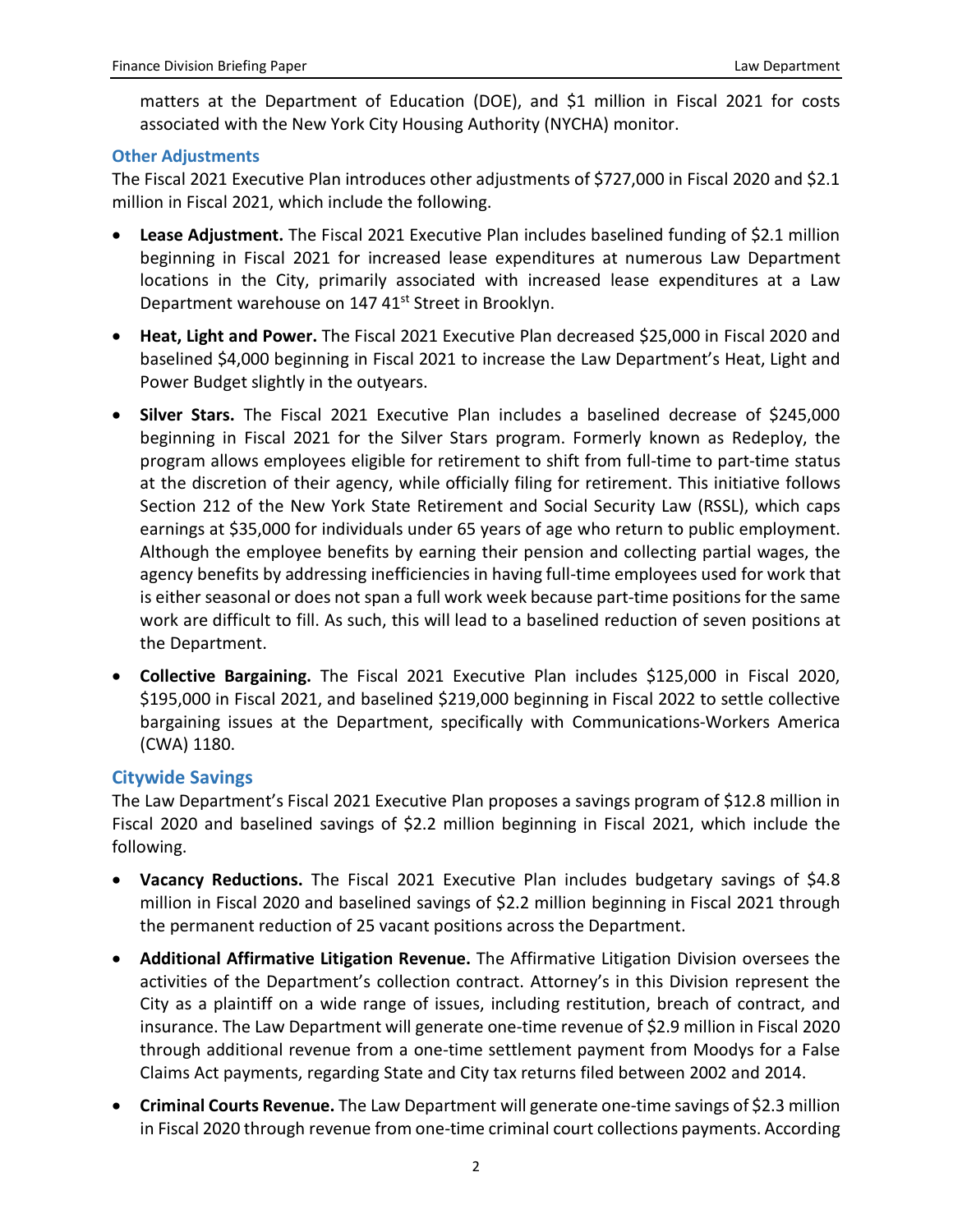to the Law Department, criminal court collections made by the collection firms retained by the Department were not being reflected as paid in the Criminal Court's system (and eventually in County Clerk records) until the Law Department remitted payment to the Criminal Court to clear the fines for full payments. As such, the Criminal Court was holding checks for long periods of time. Pursuant to an agreement, the Law Department held these funds in escrow. The Office of Court Administration (OCA) built a new summons look-up tool that provides basic information about the status of fines and a copy of the summons, to which the Law Department and the collection firms have access. With this new tool, the Law Department now has the ability to mark summonses as paid, and credit the collected funds to a specific revenue structure identified by the Office of Management and Budget (OMB). Thus, the Criminal Court collections made over the past few years have now been moved from the Department's escrow account to this structure.

• **OTPS Savings.** The Fiscal 2021 Executive Plan includes one-time budgetary savings of \$2.7 million in Fiscal 2020 through surpluses in its OTPS budget, primarily due to delays in rolling out a new site for Raise the Age.

#### **Miscellaneous Revenue**

The Law Department's projected miscellaneous revenue streams for Fiscal 2021 totals \$21.3 million, and remains unchanged since its Fiscal 2021 Preliminary Plan. The vast majority of this revenue, approximately 95 percent of the total, is projected to be generated through affirmative litigation, collection agency laims, and reimbursements for worker compensation payouts. Additionally, the Department's projected miscellaneous reveneue streams for the current fiscal year (Fiscal 2020) increased by \$2.9 million when compared to the Department's miscellaneous revenue streams for the same fiscal year in its Fiscal 2021 Preliminary Plan, primarily due to additional affirmative litigation revenue, as mentioned in the "Citywide Savings Program" section of this report. For additional information regarding the Department's miscellaneous revenue streams, please refer to Appendix B.

#### **Contracts**

The Law Department's Fiscal 2021 Contract Budget totals \$32.1 million to provide for 429 contracts, which is an increase of \$1 million since its Fiscal 2021 Preliminary Plan. For additional information regarding the Department's Fiscal 2021 Executive Contract Budget, please refer to Appendix C.

#### **Budget Issues**

#### **Fiscal 2021 Preliminary Budget Response**

Although the Council did not include recommendations for the Law Department for its Fiscal 2021 Preliminary Budget Response, there are items that have not been included in the Fiscal 2021 Executive Budget as it pertains to the Law Department that the Council would like to address.

• **Create Unique Units of Appropriation (U/As) for the Tort Division.** The Law Department has 20 divisions, but has only two U/As, for PS and OTPS, respectively. The Council has long requested that additional U/As be created, especially for the Tort Division given that it is one of the largest divisions within the Department. However, the Law Department has continuously opposed this due to concerns that this will hinder the transfer of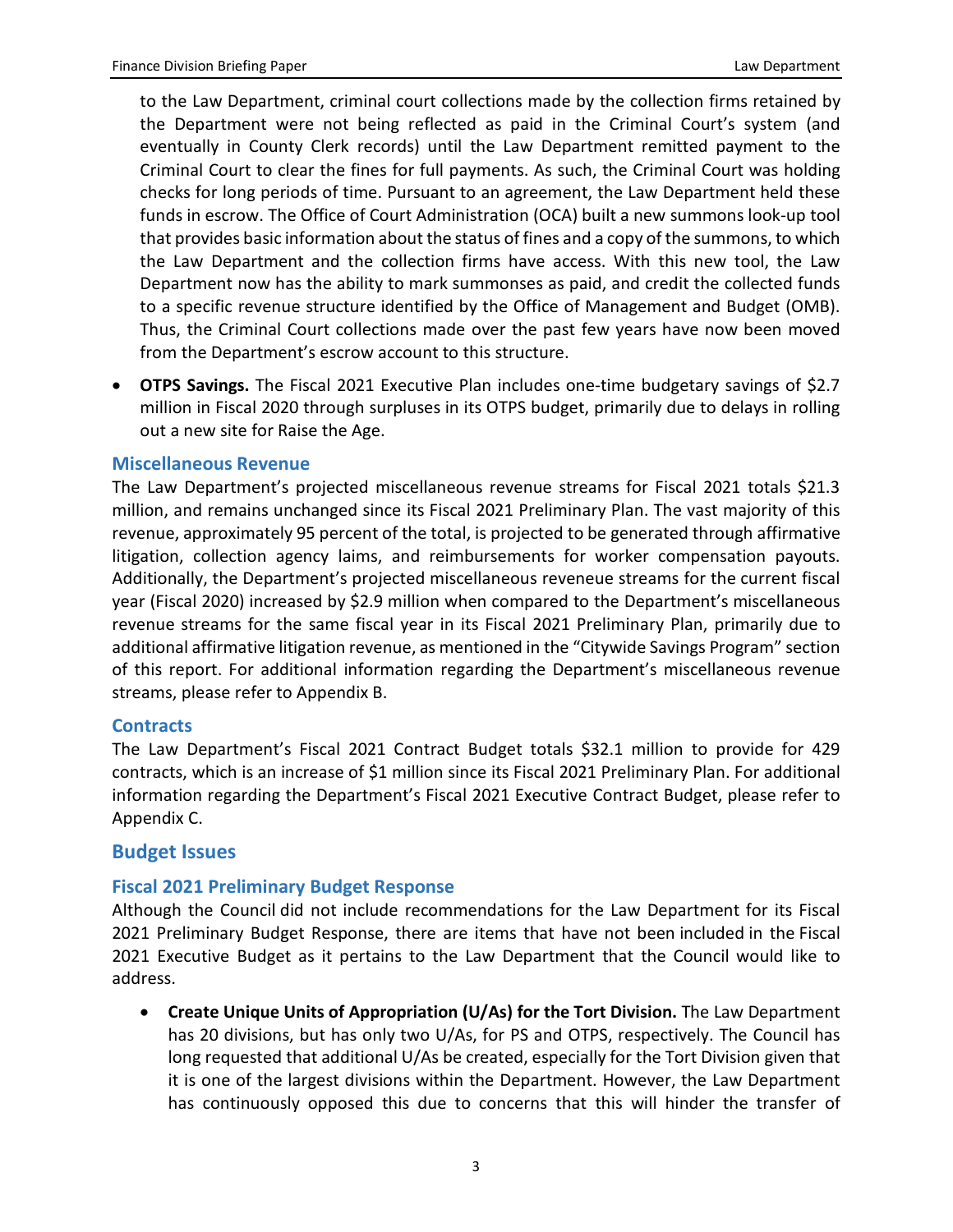resources across its divisions. The Council is working with the Administration to include additional U/As in the following financial plans.

## **Judgement & Claims**

The City's Judgement and Claims (J&C) Budget is a fund used to pay settlements resulting from judgements against the City. J&C payments include medical malpractice suits, contract suits, police suits, and other judgements against the City. While the Judgement and Claims budget is part of the City's Miscellaneous Budget, and is not included in the Law Department's Budget, the Law Department's Tort Division defends the City against most J&C suits. Notable, the Law Department does not defend medical malpractice suits against the City, which Health & Hospitals manages through its own separate legal department. The Judgement and Claims budget totals \$727.1 million in Fiscal 2021. Over the past five years, J&C actual expenditures have averaged approximately \$717.2 million annually. For additional information regarding J&C spending since Fiscal 2013, please refer to the chart below. For a breakdown of J&C spending across multipe agencies since Fiscal 2013, please refer to Appendix D.

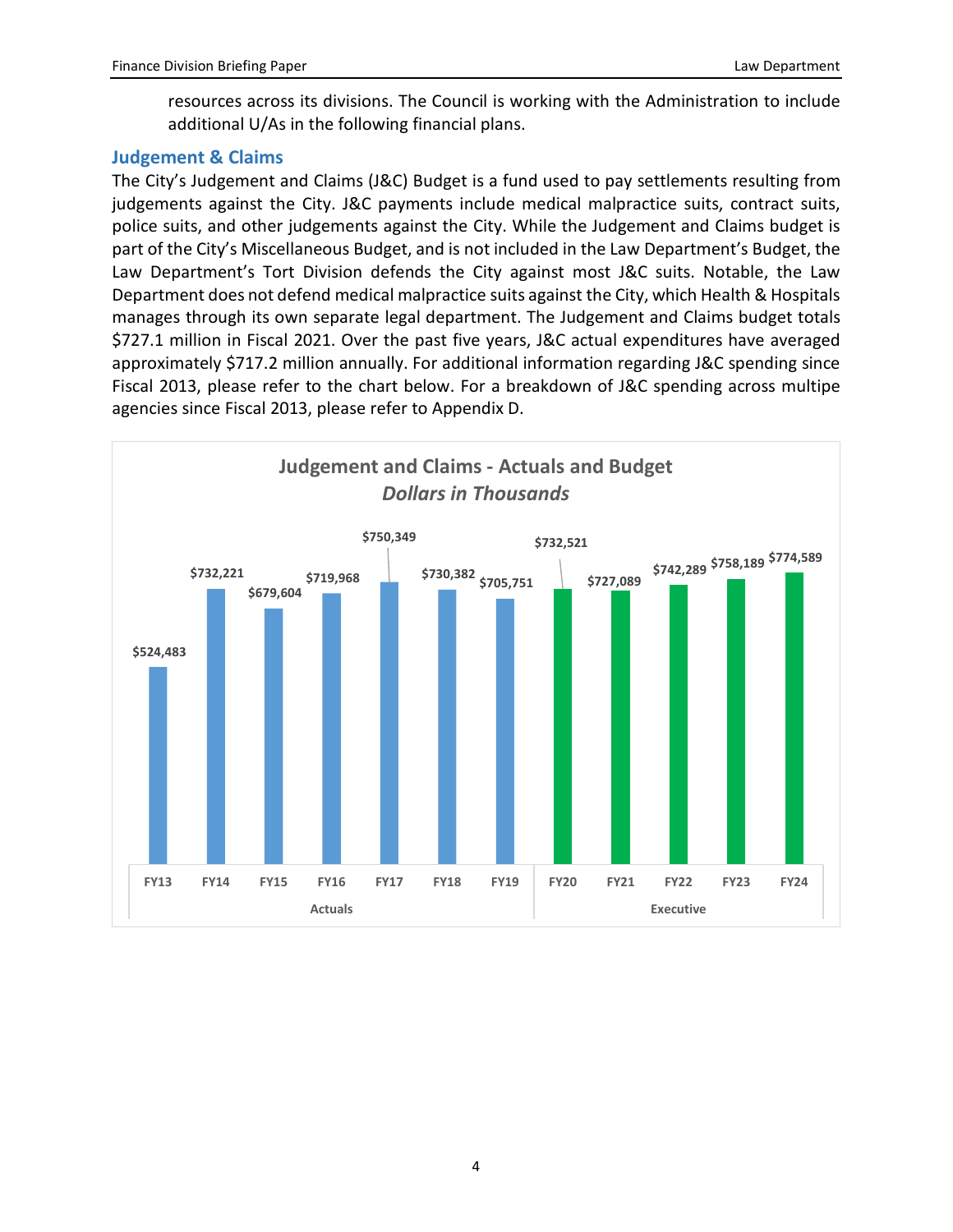# **Appendix 1: Fiscal 2021 Budget Actions since Fiscal 2020 Adoption**

|                                                        | <b>FY20</b> |                              |              | <b>FY21</b>    |                          |              |  |
|--------------------------------------------------------|-------------|------------------------------|--------------|----------------|--------------------------|--------------|--|
| <b>Dollars in Thousands</b>                            | City        | <b>Non-City</b>              | <b>Total</b> | City           | <b>Non-City</b>          | <b>Total</b> |  |
| Law Budget as of the FY20                              | \$248,561   | \$8,368                      | \$256,929    | \$243,129      | \$8,438                  | \$251,567    |  |
| <b>Adopted Budget</b><br><b>New Needs</b>              |             |                              |              |                |                          |              |  |
| Criminal Justice Reform                                |             |                              |              |                |                          |              |  |
| Implementation                                         | 328         |                              | 328          | 487            |                          | 487          |  |
| Case Specific Needs                                    | 16,280      | $\overline{\phantom{a}}$     | 16,280       |                | $\blacksquare$           |              |  |
| <b>Collection Agencies</b>                             | 1,214       |                              | 1,214        | 1,214          |                          | 1,214        |  |
| <b>Gowanus Canal Remediation</b>                       |             |                              |              |                |                          |              |  |
| Trust                                                  | 4,733       |                              | 4,733        |                | $\overline{a}$           |              |  |
| <b>Subtotal, New Needs</b>                             | \$22,555    | \$-                          | \$22,555     | \$1,701        | $\overline{\phantom{a}}$ | \$1,701      |  |
| <b>Other Adjustments</b>                               |             |                              |              |                |                          |              |  |
| <b>Collective Bargaining</b>                           | \$35        | \$6                          | \$41         | \$51           | \$7                      | \$58         |  |
| <b>Telecommunication Savings</b>                       |             |                              |              | (84)           | $\overline{\phantom{a}}$ | (84)         |  |
| <b>Enhanced Spaced Management</b>                      | (4, 187)    | $\overline{\phantom{a}}$     | (4, 187)     | (1, 232)       | $\overline{a}$           | (1, 232)     |  |
| Lease Adjustment                                       | 105         |                              | 105          |                |                          |              |  |
| Agency Phone Plan Review                               | (50)        | $\frac{1}{2}$                | (50)         | (101)          | $\overline{\phantom{a}}$ | (101)        |  |
| <b>Other City Adjustments</b>                          | 515         |                              | 515          | 552            | $\blacksquare$           | 552          |  |
| <b>Other Categorical Adjustments</b>                   |             | 200                          | 200          |                |                          |              |  |
| Other Intra-City Adjustments                           |             | 2,815                        | 2,815        |                | 150                      | 150          |  |
| <b>Subtotal, Other Adjustments</b>                     | $$$ (3,582) | \$3,021                      | $$$ (561)    | $$$ (814)      | \$157                    | \$(657)      |  |
| <b>Total, All Changes</b>                              | \$18,973    | \$3,021                      | \$21,994     | \$887          | \$157                    | \$1,044      |  |
| Law Budget as of the FY21<br><b>Preliminary Budget</b> | \$267,534   | \$11,389                     | \$278,923    | \$244,018      | \$8,595                  | \$252,613    |  |
| <b>New Need - Exec</b>                                 |             |                              |              |                |                          |              |  |
| Case Specific Needs                                    | \$7,550     | $\overline{\phantom{a}}$     | \$7,550      | \$1,000        | \$-                      | \$1,000      |  |
| <b>Subtotal, New Needs</b>                             | \$7,550     | $\qquad \qquad \blacksquare$ | \$7,550      | \$1,000        | $\overline{\mathsf{S}}$  | \$1,000      |  |
| <b>Other Adjustments</b>                               |             |                              |              |                |                          |              |  |
| <b>Collective Bargaining</b>                           | \$122       | \$3                          | \$125        | \$190          | \$5                      | \$195        |  |
| Lease Adjustment                                       |             |                              |              | 2,112          |                          | 2,112        |  |
| <b>Silver Stars</b>                                    |             |                              |              | (245)          |                          | (245)        |  |
| <b>Other City Adjustments</b>                          | (25)        | $\overline{a}$               | (25)         | 4              | $\overline{a}$           | 4            |  |
| Other Intra-City Adjustments                           |             | 627                          | 627          | $\overline{a}$ | $\frac{1}{2}$            |              |  |
| <b>OTPS Savings</b>                                    | (2,700)     | $\overline{\phantom{a}}$     | (2,700)      |                | $\overline{\phantom{a}}$ |              |  |
| <b>Vacancy Reductions</b>                              | (4, 810)    |                              | (4, 810)     | (2, 200)       | $\overline{\phantom{a}}$ | (2,200)      |  |
| <b>Subtotal, Other Adjustments</b>                     | \$(7, 413)  | \$630                        | \$(6, 783)   | \$(139)        | \$5                      | \$(134)      |  |
| <b>Total, All Changes</b>                              | \$137       | \$630                        | \$767        | \$861          | \$5                      | \$866        |  |
| Law Budget as of the FY21<br><b>Executive Budget</b>   | \$267,671   | \$12,019                     | \$279,690    | \$244,879      | \$8,600                  | \$253,479    |  |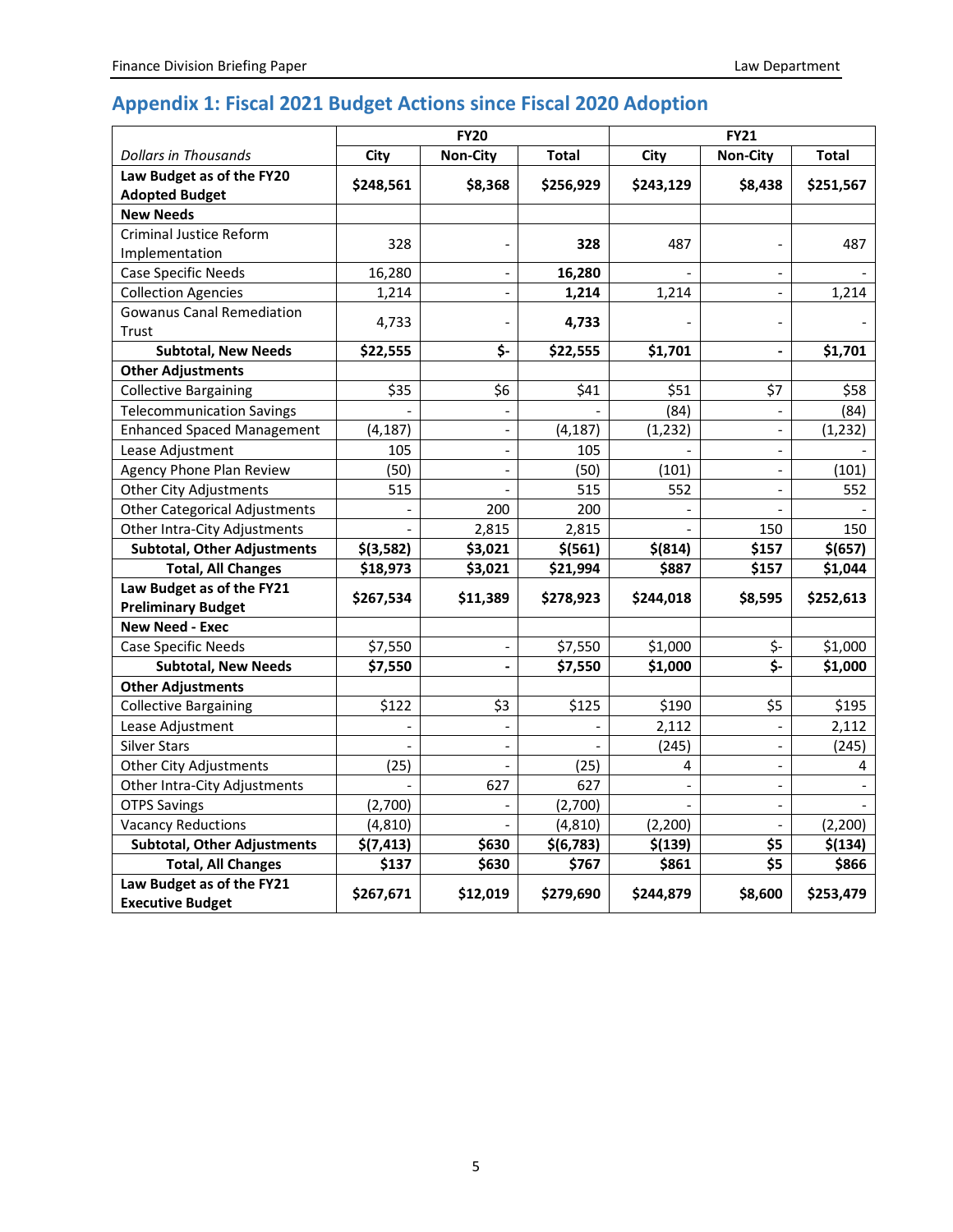# **Appendix B: Fiscal 2021 Miscellaneous Revenue Streams**

| <b>Law Miscellaneous Revenue</b> |             |             |                 |             |             |  |  |  |  |
|----------------------------------|-------------|-------------|-----------------|-------------|-------------|--|--|--|--|
| <b>Title</b>                     | <b>FY20</b> | <b>FY21</b> | FY <sub>2</sub> | <b>FY23</b> | <b>FY24</b> |  |  |  |  |
| Adm. Code Violations             | \$ 650      | \$650       | \$650           | \$650       | \$650       |  |  |  |  |
| Sale of Streets                  | 275         | 275         | 275             | 275         | 275         |  |  |  |  |
| Affirmative R/E Litigation       | 250         | 250         | 250             | 250         | 250         |  |  |  |  |
| Affirmative Litigation           | 21,737      | 9,759       | 9,759           | 9,759       | 9,759       |  |  |  |  |
| Vending, Xerox, Subpoena Fees    | 75          | 75          | 75              | 75          | 75          |  |  |  |  |
| <b>Collection Agency Claims</b>  | 3,300       | 3,300       | 3,300           | 3,300       | 3,300       |  |  |  |  |
| <b>Worker Compensation</b>       | 8,400       | 7,000       | 7,000           | 7,000       | 7,000       |  |  |  |  |
| Total                            | \$34,687    | \$21.309    | \$21.309        | \$21.309    | \$21,309    |  |  |  |  |

# **Appendix C: Law Contract Budget as of Fiscal 2021 Executive Budget**

| Law Department Fiscal 2021 Executive Contract Budget |             |                  |                    |                  |                    |                  |  |  |
|------------------------------------------------------|-------------|------------------|--------------------|------------------|--------------------|------------------|--|--|
| <b>Dollars in Thousands</b>                          |             |                  |                    |                  |                    |                  |  |  |
| Category                                             | Fiscal 2020 | # of             | <b>Fiscal 2021</b> | # of             | <b>Fiscal 2021</b> | # of             |  |  |
|                                                      | Adopted     | <b>Contracts</b> | Prelim             | <b>Contracts</b> | Exec               | <b>Contracts</b> |  |  |
| <b>Contractual Services General</b>                  | \$ 440      | 14               | \$440              | 14               | \$440              | 14               |  |  |
| Maintenance & Repair General                         | 1,501       | 17               | 1,501              | 17               | 1,501              | 17               |  |  |
| Office Equipment Maintenance                         | 160         | 9                | 160                | 9                | 160                | 9                |  |  |
| Data Processing Equipment                            | 701         | 8                | 701                | 8                | 701                | 8                |  |  |
| <b>Security Services</b>                             | 225         | 1                | 225                | 1                | 225                | 1                |  |  |
| <b>Temporary Services</b>                            | 5,093       | 15               | 5,093              | 15               | 5,093              | 15               |  |  |
| <b>Cleaning Services</b>                             | 15          | 1                | 15                 | 1                | 15                 |                  |  |  |
| <b>Transportation Expenditures</b>                   | 50          | 1                | 50                 | 1                | 50                 | 1                |  |  |
| Training Program for City                            |             |                  |                    |                  |                    |                  |  |  |
| Employees                                            | 105         | 24               | 105                | 24               | 105                | 24               |  |  |
| Professional Svcs. Accounting &                      |             |                  |                    |                  |                    |                  |  |  |
| Auditing                                             | 100         | 1                | 100                | 1                | 100                |                  |  |  |
| Professional Svcs. Legal Services                    | 7,588       | 31               | 8,802              | 31               | 8,802              | 31               |  |  |
| Professional Svcs. Engineering &                     |             |                  |                    |                  |                    |                  |  |  |
| Architecture                                         | 130         | 28               | 130                | 28               | 130                | 28               |  |  |
| Professional Sycs. Other                             | 19,758      | 279              | 13,738             | 279              | 14,738             | 279              |  |  |
| <b>TOTAL</b>                                         | \$35,866    | 429              | \$31,060           | 429              | \$32,060           | 429              |  |  |